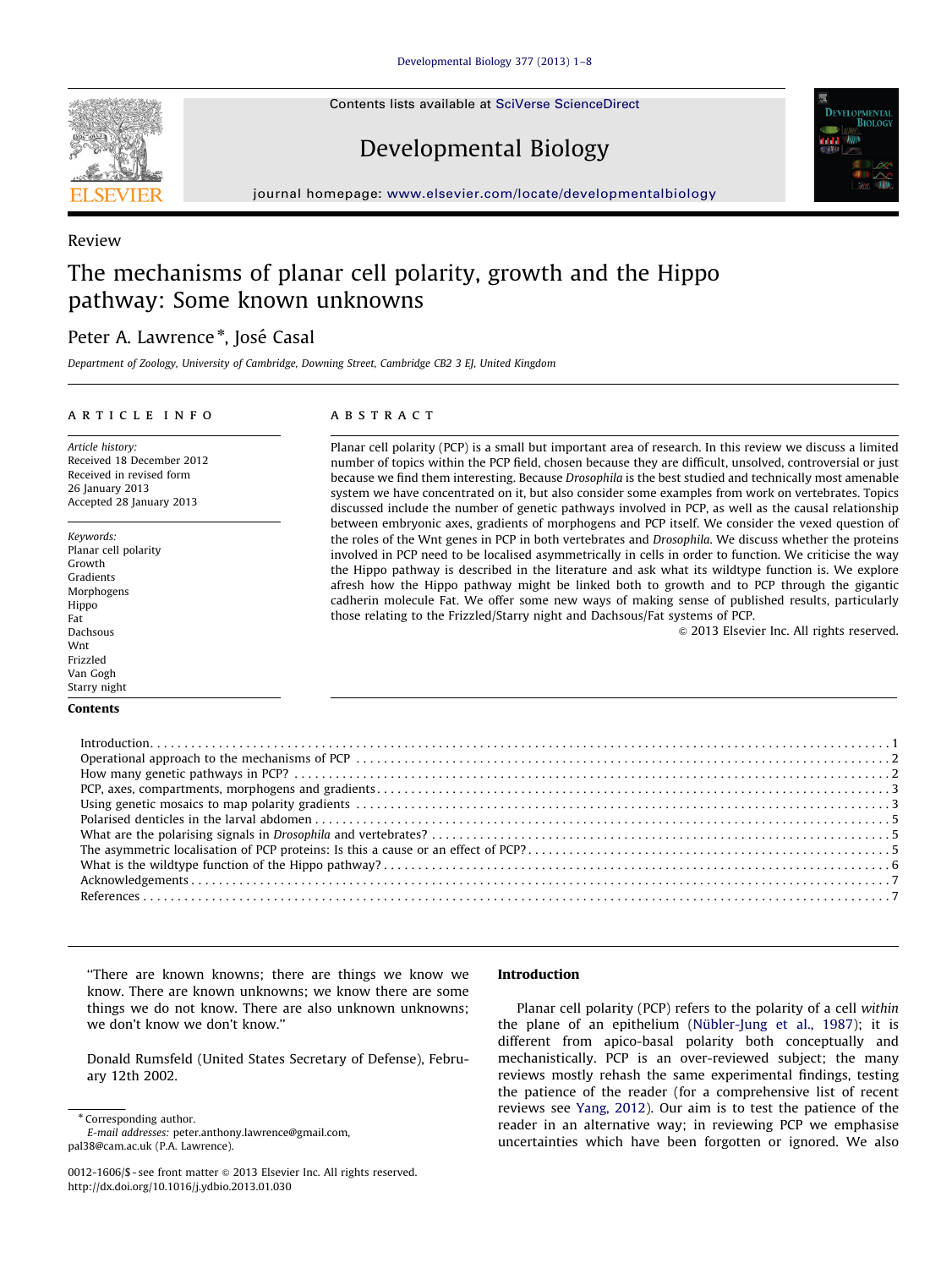discuss the relationship between PCP and growth, a topic that resembles a minefield.

Over the last 100 years or more, embryologists have concentrated on how cells know their place in the embryo, on how such positional information [\(Wolpert, 1996](#page-7-0)) is conveyed and interpreted to determine a cell's identity as well as the fates of its daughter cells. Positional information is usually encoded in a pervasive gradient, the concentration of a morphogen at each locale giving scalar information to the cells ([Lawrence, 2001a\)](#page-6-0). But identified cells in embryos also need to move in one particular direction or send an axon in one direction or divide and migrate to grow preferentially in one direction. Thus, to build an animal properly, embryonic cells must have access also to vectorial information. This vectorial information can be directly and simply expressed in the orientation of subcellular and/or multicellular structures such as stereocilia in the inner ear, bristles on a fly or mammalian hairs [\(Goodrich and](#page-6-0) [Strutt, 2011](#page-6-0)). But orienting a cell is not simple and depends on diverse inputs and processes — a hidden complexity that has lead to confusion and disagreement amongst experts.

During the history of embryology few scientists have studied PCP, and this is largely because of the dictates of fashion, but also because research into PCP has proved difficult. Why? One reason is that PCP is a contextual phenomenon — what matters is the alignment of a cell with respect to the axis of an appendage (distal or proximal?) or of an embryo (anterior or posterior, dorsal or ventral?). Thus PCP needs to be studied in context, in situ and in vivo and these can be demanding requirements. Also there is another hindrance, studies of PCP have been limited because, although some cells make conspicuous and oriented outgrowths, the polarity of most cells is concealed. This difficulty can sometimes be overcome: noone had seen PCP in the Drosophila blastoderm and yet, if one protein, Slam, is artificially over-expressed at that early embryonic stage, these apparently unpolarised cells place Slam along the antero-posterior axis of the cell ([Lecuit et al., 2002;](#page-6-0) [Zallen and Wieschaus, 2004](#page-7-0)) suggesting that components of a PCP machinery are present and active. Nevertheless, PCP has been mostly investigated in systems in which the polarity of each cell (or group of cells) is signalled by oriented structures. This restriction of itself is benign, but it can foster the dubious assumption that plain epithelial cells, those that have no outgrowths, are unpolarised. The number of developmental phenomena recognised as depending on PCP has increased massively in recent years. The phenomena include cell migration, as in convergent extension and in neurulation, neurogenesis, axonal guidance, dendritic branching, kidney morphogenesis and vasculogenesis [\(Wang and Nathans,](#page-7-0) [2007;](#page-7-0) [Gao, 2012](#page-6-0)).

It is not yet clear whether the basic mechanisms of PCP are universal, although this is argued by the conservation of the main genes from flies to mammals. But, in any case, it always makes sense to focus research on the most convenient system. For PCP there is no doubt this system is Drosophila and the reasons are mainly technical. Drosophila of course has plenty of genetics but also has tissues consisting of simple monolayers of cells, with each cell displaying its polarity in cuticular structures. Also, no system has better methods of marking genetic mosaics, cell by cell. For these reasons we will concentrate here on flies, with short excursions to mammals.

# Operational approach to the mechanisms of PCP

Cell interaction is at the heart of PCP. Cells are polarised in response to information coming from other cells: this can be of two kinds. There can be long range information defining an embryonic axis that derives from a morphogen gradient. There can be short range information that coordinates the polarity of neighbouring cells. We need to understand the nature of these types of polarising information and ask how they are sent and received. One approach is to try to identify the genes needed in sending cells and discriminate them from those needed in the receiving cells. To do this genetic mosaics have proved essential, both in Drosophila (see for example [Gubb and Garcia-Bellido,](#page-6-0) [1982;](#page-6-0) [Vinson and Adler, 1987;](#page-7-0) [Taylor et al., 1998;](#page-7-0) [Wolff and](#page-7-0) [Rubin, 1998](#page-7-0); [Chae et al., 1999](#page-6-0); [Usui et al., 1999](#page-7-0); [Casal et al., 2002;](#page-6-0) [Strutt and Strutt, 2002;](#page-7-0) [Yang et al., 2002\)](#page-7-0) and in vertebrates (see for example [Jessen et al., 2002](#page-6-0); [Wada et al., 2005,](#page-7-0) [2006;](#page-7-0) [Devenport and Fuchs, 2008](#page-6-0)).

# How many genetic pathways in PCP?

In Drosophila, spontaneous mutations that cause bristle disorientation such as frizzled (fz) [\(Gubb and Garcia-Bellido, 1982;](#page-6-0) [Adler et al., 1987](#page-6-0); [Vinson and Adler, 1987](#page-7-0)), dachsous (ds) [\(Adler](#page-6-0) [et al., 1998\)](#page-6-0) and fat (ft) ([Casal et al., 2002;](#page-6-0) [Strutt and Strutt, 2002;](#page-7-0) [Yang et al., 2002](#page-7-0)) were later augmented by genes discovered through dedicated screens, such as starry night — stan, also known as flamingo — ([Chae et al., 1999](#page-6-0); [Usui et al., 1999\)](#page-7-0) and Van Gogh — Vang, also known as strabismus — [\(Taylor et al., 1998;](#page-7-0) [Wolff and Rubin, 1998](#page-7-0)). Studies on these genes have established that there are (at least) two sets of genes that drive PCP:

- 1. the Ds/Ft system which incorporates at least two other key proteins, Dachs and Four-jointed (for a review see [Thomas and](#page-7-0) [Strutt, 2012\)](#page-7-0).
- 2. the Fz/Stan system that incorporates at least one other key protein, Vang (for a review see [Adler, 2012](#page-6-0)).

In many recent papers the number of independent PCP systems (one or two?), a central issue, is usually described simply as controversial and left unresolved. In our opinion the onepathway hypothesis, that the proteins of the Ds/Ft system act upstream to drive the Fz/Stan system, is justified more by tradition than by logic. The arguments for this hypothesis are weak and the experimental evidence flawed — discussed in [Lawrence et al. \(2007\).](#page-6-0) Against this hypothesis there is one piece of evidence that trumps all the other less persuasive arguments that can be marshalled on both sides: this is the demonstration that, in the absence of a functioning Fz/Stan system, cells containing different amounts of Ds or Ft can polarise responding cells effectively and in vivo ([Casal et al., 2006](#page-6-0)). Thus the Ds/Ft system can act very well without the Fz/Stan system. However others do not agree with this interpretation and have argued that the Stan mutant genotype we used to inactivate the Fz/Stan system might not do so sufficiently (see [Axelrod, 2009](#page-6-0); [Peng and Axelrod, 2012\)](#page-6-0). We find that argument feeble, for two reasons: (1) the Ds/Ft signal can still repolarise cells of this Stan mutant genotype even when, in addition, Fz is completely removed from the fly and (2) the same Stan mutant genotype we used completely blocks the ability of  $fz$  cells or cells that over-express  $fz$  to polarise the responding cells in vivo [\(Casal et al., 2006](#page-6-0)). And there is more evidence in favour of the independence of the two systems that comes from the adult abdomen. Although in the A compartment the orientations of the Ds/Ft and Fz/Stan systems are concordant (as they should be if they were part of one pathway), they oppose each other in the P compartment (see below).

Others maintain that, since our two-pathway conclusion depends on results in the abdomen, it might not apply to other organs such as eye and wing. This opinion could be correct, but it makes little sense to us as fundamental mechanisms are normally conserved from organ to organ and usually from species to species. Indeed, there is some evidence for two pathways acting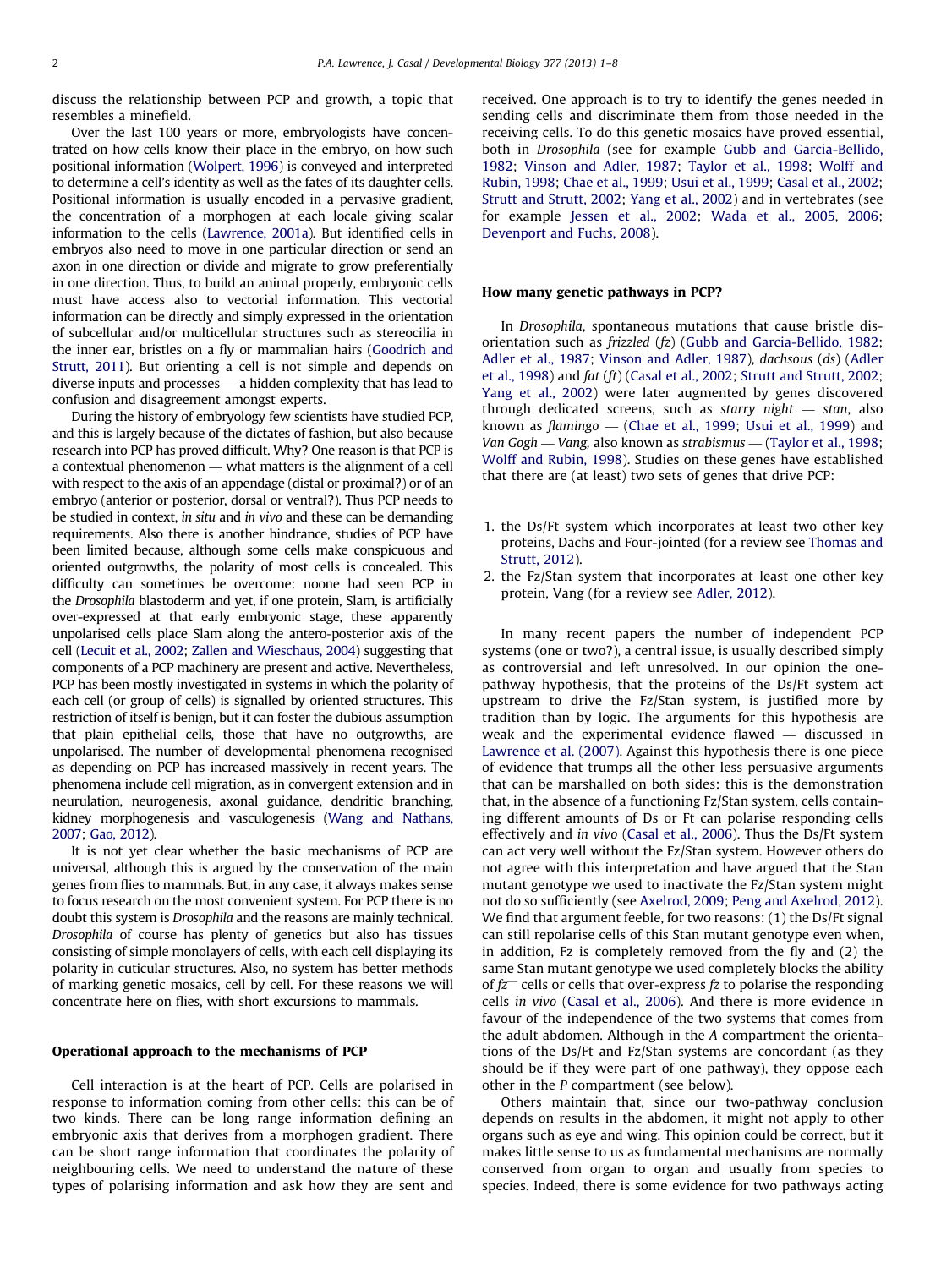in parallel in the eye ([Strutt and Strutt, 2002\)](#page-7-0) and in the wing ([Strutt and Strutt, 2002](#page-7-0); [Brittle et al., 2012\)](#page-6-0)

Although the two PCP systems are able to polarise cells independently, both systems have elements of design in common, for example both depend on intercellular bridges: for the Ds/Ft system these are Ds–Ft heterodimers while for the Fz/Stan system these are based on Stan–Stan homodimers. Both systems rely on primary long-range gradients of secreted morphogens to drive secondary gradients that polarise the cells more directly. In the Ds/Ft system, the secondary gradients of Ds and Four-jointed activity regulate the disposition and activity of the heterodimeric bridges ([Simon, 2004](#page-6-0); [Casal et al., 2006](#page-6-0); [Matakatsu and Blair,](#page-6-0) [2006;](#page-6-0) [Simon et al., 2010](#page-6-0); [Brittle et al., 2012](#page-6-0)). When the Ds and Fj gradients were substituted by uniform concentrations of the two proteins, the orderly orientation of ommatidia was lost. Also, a reverse gradient of Ds and Fj reversed the orientation of ommatidia [\(Simon, 2004](#page-6-0)). However, equivalent experiments in the wing did not disturb the polarity of hairs ([Simon, 2004\)](#page-6-0); but this inconsistency may be explained by the Fz/Stan system which was intact in these experiments and might have compensated for loss or change of the Ds and Fj gradients. For the Fz/Stan system there is some evidence that the secondary gradient is of Fz activity [\(Adler et al., 1997](#page-6-0); [Lawrence et al., 2004](#page-6-0)); but there are mixed opinions about this ([Peng and Axelrod, 2012\)](#page-6-0). Adler and colleagues offered the first evidence that polarity of hairs might depend on a gradient of Fz activity; when a reversed gradient of Fz was produced artificially the hairs pointed in the opposite direction ([Adler et al., 1997](#page-6-0)).

It is thought that a slope of the Fz activity gradient is read by asymmetric bridges [\(Lawrence et al., 2004](#page-6-0), [2008b\)](#page-6-0). Ideas about these bridges and how they function are undergoing frequent revision as evidence is gathered; they were envisaged as Stan–Stan homodimers that are linked to Fz in one cell and Vang in the other (see [Strutt and Strutt, 2009](#page-7-0)). Recently we have presented evidence that each bridge is a Stan–Stan homodimer that associates with Fz only on one side, allowing the bridges to compare the amount of Fz in neighbouring cells. Vang acts only to assist this process and is not



Fig. 1. Summary of the axes and morphogens of the eye, wing and abdomen of Drosophila, the main organs used to study PCP. The colours indicate the zones of expression of genes encoding the three morphogens, showing their radically different dispositions. Note the structures that indicate PCP: ommatidia in the eye, hairs of the wing and hairs and bristles of the abdomen. Note that while the wing hairs are aligned parallel to the A/P axis, the abdominal hairs and bristles are orthogonal to the same axis. The ommatidia are aligned along the A/P axis but have two chiral forms depending if they are dorsal or ventral in the disc. Do=dorsal, Di=distal, Pr=proximal, Ve=ventral.

an essential part of the bridge itself (Struhl et al.,  $2012$ )  $-$  a hypothesis consistent with earlier results [\(Strutt and Strutt, 2008](#page-7-0)).

#### PCP, axes, compartments, morphogens and gradients

Since organisms are largely made of epithelia, two axes usually suffice to specify the cells. For example the limbs of Drosophila are cylindrical, they have a proximodistal axis; they are divided longitudinally into anterior (A) and posterior (P) compartments by cell lineage. The bristles and hairs on the leg point distally. The wing blade is topographically like a leg squashed flat, with the boundary between A and P compartments running in the proximodistal axis along the middle of the wing (reviewed in [Blair](#page-6-0) [\(1995\)\)](#page-6-0). Each cell produces one hair that points distally, that is parallel to the A/P compartment boundary. In the trunk, a series of metameres, defined initially as parasegments, each become later subdivided into a P and an A compartment. In contrast to the wing, the bristles and hairs in the insect thorax and abdomen point posteriorly, that is perpendicular to the A/P borders. In the eye the situation is again different. The eye consists of multicellular ommatidia and is derived from the A compartment of the antennal segment [\(Morata and Lawrence, 1978\)](#page-6-0). There is also a Hedgehog-dependent boundary that advances steadily across the eye and drives development of the ommatidia ([Rogers et al.,](#page-6-0) [2005\)](#page-6-0). The eye is divided by an equator with the ommatidia being oriented at right angles to that equator; above and below the equator the ommatidia have opposite chiral forms.

Even though these three model systems are so different, they depend on a common set of morphogens to pattern the cells. Thus, in the wing, the main morphogens are Hedgehog (Hh), Decapentaplegic (Dpp) and Wingless in both compartments ([Blair, 1995\)](#page-6-0). In the anteroposterior axis of the dorsal abdomen, Hh operates in the A compartment and, probably, Wingless in the P while the ventral abdomen deploys Dpp [\(Struhl et al., 1997a,](#page-6-0) [1997b;](#page-6-0) [Lawrence et al., 2002\)](#page-6-0). In the mediolateral/dorsoventral axis of the adult abdomen Hh defines expression of Dpp and Wingless which interact with each other to mark out tergites, pleura and sternites [\(Kopp et al., 1999](#page-6-0)). In the eye, Dpp, Hh and Wingless are again used (see [Tsachaki and Sprecher, 2012](#page-7-0) for a review). Thus, in these systems, while overlapping sets of morphogens are deployed, the orientation of the morphogen gradients and the orientation of structures differ (Fig. 1). Nevertheless it is a fair assumption that, in these different systems, the downstream mechanisms of PCP used to polarise cells are largely conserved. But is this assumption correct? This answer to this question is unknown.

# Using genetic mosaics to map polarity gradients

In the adult abdomen, the hairs and bristles point backwards in both the A and the P compartments, but the effects of clones on polarity of neighbouring cells argue that the two gradient systems that drive PCP have different forms. The polarising gradient of Ds activity (shown grey in [Fig. 2](#page-3-0)) peaks at or near the A/P border and probably declines from there in both directions, giving opposing slopes in the A and the P compartment ([Casal et al., 2002\)](#page-6-0). This raises no problems with respect to the chain of metameres, as these gradients could be continuous across the compartment borders. However the behaviour of clones affecting the Fz/Stan system argue the slope of Fz activity is inclined in the same orientation in the A and in the P compartment. If this is so it raises a known unknown: how and where does the Fz activity gradient (red in [Fig. 2](#page-3-0)) repeat from metamere to metamere?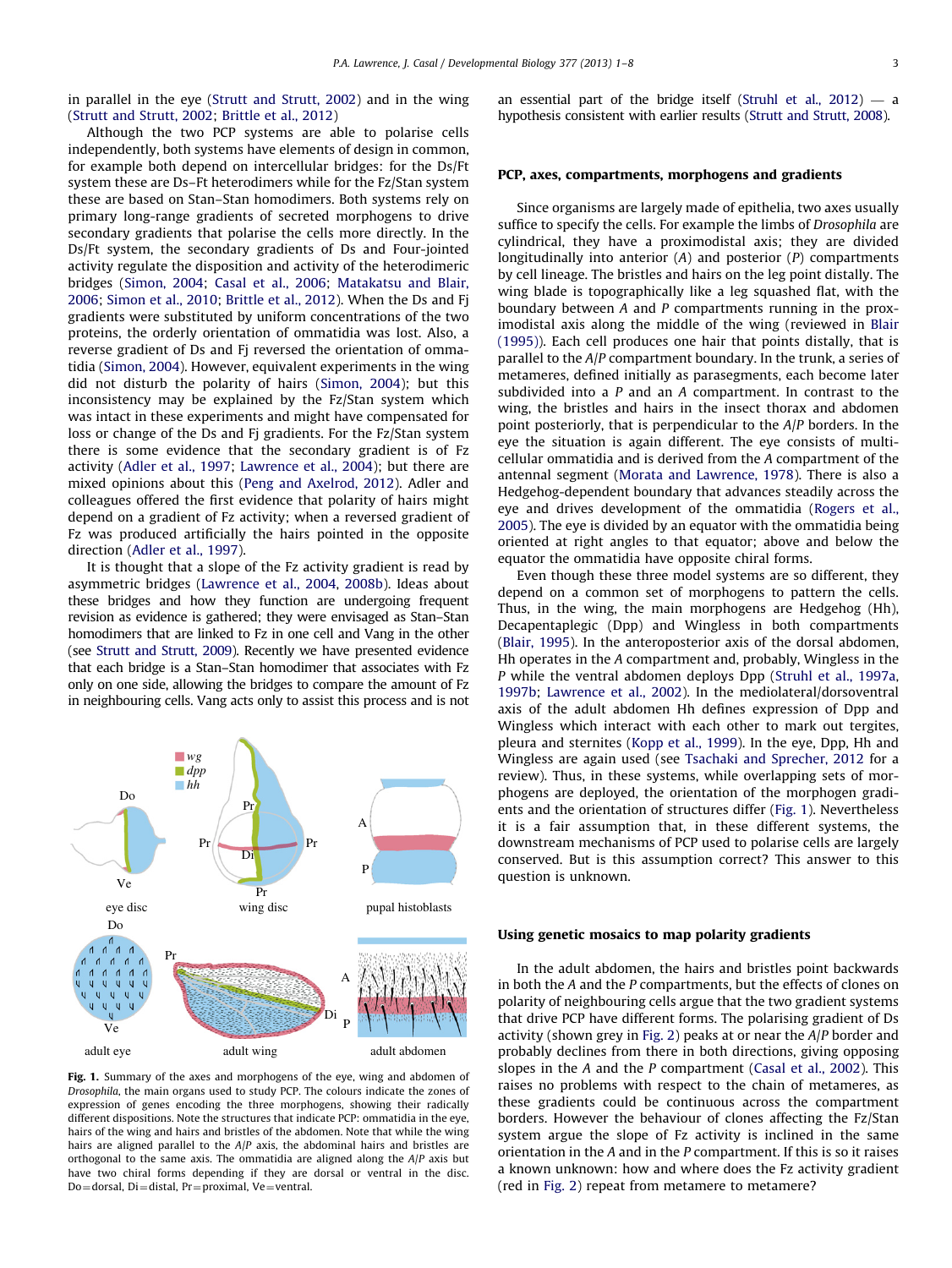<span id="page-3-0"></span>

Fig. 2. The polarity effects of  $ptc^{-}$  en  $-$  clones. This model is puzzling, but it illustrates some important facts and principles about the two PCP systems operating in the Drosophila abdomen. Anterior is at the top. In the wildtype, we envisage two gradient systems, one (Ds activity) from the Ds/Ft system shown in grey and one (Fz activity) from the Fz/Stan system shown in red. The Ds/Ft gradient peaks at the A/P compartment border (dashed line) and runs downwards from there in both anterior and posterior directions. The Fz gradient may have a more complex topography than shown but most likely peaks at the front of the A compartment, declining posteriorwards from there to the back or middle of the P compartment. In both the A and P compartments the hairs point down the Fz activity gradient but the two compartments read the Ds gradient with opposite sign, pointing up the Ds slope in the A compartment, and down the Ds slope in the P ([Casal et al., 2002](#page-6-0)). In the A compartment the slopes of both the Fz and Ds activity gradients act together to point the hairs backwards while in the P compartment the two gradients act with opposite sign. In both the A and the P compartments, clones that lack the ptc and en genes make cuticle that shows the identity of cells that are located in the wildtype just anterior to the A/P compartment boundary; within these clones the levels of the gradients are indicated by the colour intensities. These cell identities correspond to high levels of Ds activity (dark grey) and medium levels of Fz activity (pale pink). The arrows indicate the directions of the local slopes of Ds activity (white) and Fz activity (blue) near the clones; in the A compartment these local slopes orient hairs near the clones down the Fz activity gradient and up the Ds activity gradient. However in the P compartment the P cells orient their hairs down the Ds slope [\(Casal et al., 2002](#page-6-0)). Thus in the P compartment of the wildtype, hairs near  $ptc = en$  clones are subject to two opposing influences; explaining perhaps why these clones have no consistent effect on the cells around them.

 $ptc$ <sup> $-$ </sup> en<sup> $-$ </sup> clones made in the A compartment of the abdomen help make the case that Hh signalling drives both PCP systems to produce gradients of the two polarising signals. Cells that lack Ptc have high levels of Hh signalling so that they develop as if they were located at the back of the A compartment [\(Struhl et al.,](#page-6-0) [1997b\)](#page-6-0); there we envisage the Ds concentration to be high and Fz concentration low [\(Casal et al., 2002](#page-6-0), [2006\)](#page-6-0). Accordingly, when such clones are made almost anywhere within the A compartment (but not right at the back where their cells resemble the surrounding ones) they change the polarity of wildtype cells near to them and behave as if they had a high Ds activity and lacked Fz. In the P compartment, given the way we imagine the gradients slope, we expect the  $ptc$ <sup>-</sup>  $en$ <sup>-</sup> clones to try to affect the nearby hairs but in two mutually opposing directions (blue arrows for the Fz/Stan system and white arrows for the Ds/Ft system in Fig. 2). Our unpublished results on the P compartment confirm this view; in a wildtype background the clones do not repolarise the surroundings, but in a  $ds$ <sup>—</sup> background (inactivating the Ds/Ft system) ptc<sup>-</sup> en<sup>-</sup> clones in the P compartment behave like  $fz$ <sup>-</sup> clones and cause hairs to point inwards. Accordingly, in a stan<sup> $-$ </sup> background (inactivating the Fz/Stan system)  $ptc$ <sup>-</sup>  $en$ <sup>-</sup> clones in the P compartment behave like ds-expressing clones and cause hairs to point outwards (Fig. 2). Thus the special situation in the P compartment highlights a central question: how do the two PCP systems integrate to determine the polarity of a cell in the wildtype? The answer to this question is unknown.

One can investigate this matter further by looking at the polarity of hairs in flies in which one system is knocked out completely. Thus, in the absence of the Fz/Stan system and if the two systems are totally independent, the hair polarity should be a direct read-out of the Ds/Ft gradients. As argued above from clones that affect the Ds/Ft system made in  $fz$ <sup>—</sup> flies, the hairs should point posteriorly in the A compartment but anteriorly in the P compartment (as they do in the larva, see below). But they do not: the hairs in the P compartment of  $f\bar{z}$  flies are more or less normal in orientation. We do not understand why; it may be that we are misunderstanding the results we have. Alternatively, this finding might be telling us that there are additional mechanisms, in addition to the two systems we study. And there are other suggestions of additional mechanisms: flies that lack both the Ds/Ft and the Fz/Stan systems  $(ds<sup>-</sup>stan<sup>-</sup>)$  have largely randomised hair polarity but do reach the adult stage, even though they are dysmorphic and remain stuck in the pupae ([Casal et al., 2006](#page-6-0)). So, if PCP is as central and important as we like to think, with, possibly, input into many cell behaviours including axon growth, cell migration, and orientation of mitosis, then how can these mutant flies develop so far?

Similarly, in the absence of the Ds/Ft system, the hairs and bristles should reveal the underlying polarity effects of the Fz/ Stan system working alone. The clones tell us that that hair orientation should be normal, as in both in the A and the P compartments the hairs point consistently into  $fz$  clones. But, in  $dS$  flies, hair orientation is not normal: near the middle of the P compartment hairs mostly point anteriorly (see Fig. 5 in [Casal](#page-6-0) [et al., 2002](#page-6-0)). The simplest explanation is that the Fz gradient has a low point near the middle of the P, with the Fz activity increasing from there both anteriorly and posteriorly. In addition, in both  $ds$  and ft<sup>-</sup> flies, over most of the A compartment and at the front of the P, hair polarity is disorganised and swirly; but we think the cause of this phenotype is special and is discussed with the Hippo pathway below.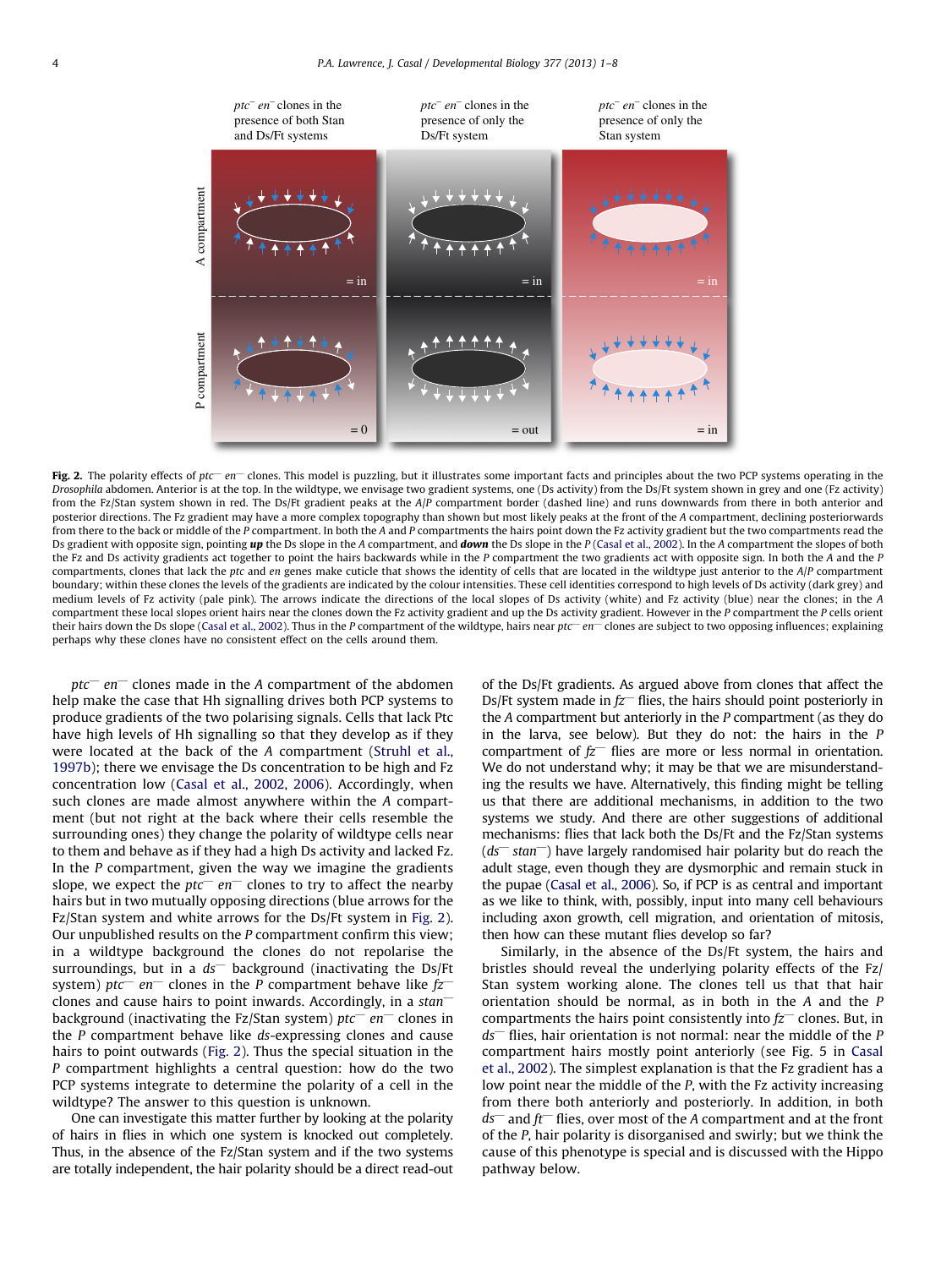# Polarised denticles in the larval abdomen

Studies on the larval abdomen also raise some known unknowns. The orientations of larval denticles are certainly an outcome of PCP, but they are more complex than one might expect. In the third stage larva there are 7 somewhat irregular rows, rows 0 and 1 are made by P compartment cells and point forwards, while rows 2, 3, 5 and 6 are made by the A compartment and point backwards — row 4 idiosyncratically points forwards. The pattern and orientation of denticles in  $stan<sup>-</sup>$  or  $f\bar{z}$  embryos and larvae are almost completely normal, arguing that the Fz/Stan system has only a small input into denticle polarity ([Casal et al., 2006](#page-6-0); [Repiso et al., 2010\)](#page-6-0). But the Ds/Ft system is the major determinant; in its absence all denticles are awry in the larva ([Casal et al., 2006;](#page-6-0) [Repiso et al., 2010](#page-6-0)). Our expectation was that the slopes of Ds and Fj would determine the polarity of the denticles. In the wildtype larva the gradients of the Ds/Ft system in the A and the P compartments might well oppose each other (as they do in the adult, see above), and accordingly one might expect the denticles of the P and the A compartments to point in opposite directions. And indeed they do and this applies to rows 0 and 1 (P, point forwards) and also for rows 2, 3, 5 and 6 (A, point backwards). Further evidence for this model comes when the slopes of Ds are changed by experiment: these new slopes change the denticle orientation accordingly [\(Repiso](#page-6-0) [et al., 2010\)](#page-6-0). However row 4 is contrary, it belongs to the A compartment but points forward. It seems that this row is oriented by a special subroutine [\(Dilks and DiNardo, 2010\)](#page-6-0). Nevertheless, row 4 raises a known unknown; for which the question is, is there a mandatory link between the sign of the PCP machinery and the final orientation of a cell? That is, can the polarity cues that are produced by the PCP proteins be interpreted differently in different organs — just as appears to happen with row 4? This unknown comes up again in the mammalian inner ear, see below.

# What are the polarising signals in Drosophila and vertebrates?

Virtually all reviews on PCP discuss Wnts and this raises another known unknown: are one or more Wnt genes polarising signals in flies and/or in vertebrates? Answering this question is not easy, partly because of the salesmanship that has distorted the whole field of developmental genetics and is duping us all ([Lawrence, 2001b\)](#page-6-0). For example, it has become standard practice to show an effect of some mutation on any organ or property (such as PCP) and then conclude from that effect that the gene in question "regulates" or "mediates" or "controls" that organ or property. While logically true, these vague words allow a large number of genes to be categorised as ''PCP genes'' while hiding our ignorance of mechanism. These words can even deflect us from asking the key question: what do these genes actually contribute to PCP in the wildtype and in vivo? This point about the over-identification of PCP genes has also been made by others (e.g., [Wang and Nathans, 2007;](#page-7-0) [Gao, 2012](#page-6-0)).

But how to identify the true polarising signals? To illustrate we can discuss the fly abdomen again: in the A compartment do we judge the primary morphogen (Hh) to be a polarising signal? Yes and no. Results argue that the gradient of Hh is upstream and, like other morphogens, it affects both pattern (the arrangement of cells of different types along the gradient axis) and PCP. But for PCP it acts indirectly; there is evidence that it orients a secondary gradient that is immediately (that is ''directly'') responsible for orienting the Fz/Stan system of PCP. This secondary gradient is probably a gradient of Fz activity ([Adler et al., 1997;](#page-6-0) [Lawrence](#page-6-0) [et al., 2004;](#page-6-0) [Struhl et al., 2012\)](#page-6-0). The key point is made by evidence that the cells being polarised **are not reading** the gradient of  $Hh$ , but **are comparing** the activity of Fz between neighbouring cells. Thus while it remains correct to say Hh ''regulates'' or ''mediates'' or ''controls'' PCP, Hh is not the polarising signal, but Fz activity is.

We have tried to identify one or more Wnts that might be polarising signals in the Drosophila abdomen. There are 7 Wnt genes in the fly genome and we have used different tests to see if any have a direct role in PCP. One assay is to remove the Wnt gene in question from a clone of cells and look for effects on polarity (e.g., [Chen et al., 2008\)](#page-6-0); however this is a poor test as Wnt proteins can spread into the clone and rescue any effect. Even large  $w\overline{g}$  clones in the wing often develop normally (e.g., [Baker,](#page-6-0) [1988\)](#page-6-0), and noone has argued from this that Wg is immaterial to the wing. A better test is to remove a Wnt gene from within a clone that is constituitively active for Hh signalling, and see if the loss of that Wnt blocks the repolarisation that the clone normally induces in nearby cells. This assay was used to test most Wnts including Wg and the answers were negative. We also tried to overexpress the Wnts in clones of cells to see if they can repolarise the surrounding wildtype cells, but there was again no effect ([Lawrence et al., 2002\)](#page-6-0). We later even removed the Ds/Ft system from the genetic background to sharpen this test ([Casal](#page-6-0) [et al., 2006](#page-6-0)); however none of these experiments detected any significant repolarisation, suggesting that none of these Wnts act as polarising signals, at least in the A compartment. There was one apparent exception, but that concerned the P compartments; here removal of a Wnt receptor, Arrow, reoriented cells. However our tentative explanation was that, in the wildtype, Wg acts in the P compartments rather as Hh does in the A compartments (i.e., as a morphogen) and orients PCP indirectly, possibly via setting up a gradient of Fz activity ([Lawrence et al., 2002](#page-6-0)). So at least for the moment we can conclude that the evidence is against Wnts being the polarising signals in insects.

Now if we turn to the vertebrates particularly to convergent extension: in most or all of the experiments touching on vertebrate Wnts and polarity (there are hundreds of papers) it is still not clear if the Wnt being tested is acting like a morphogen (i.e., having an indirect effect on PCP as well as other effects) or more directly as a polarising signal that is specific for PCP and actually read by the PCP mechanisms in cells. If we take the paradigm case of Wnt11 in convergent extension in Xenopus [\(Heisenberg et al., 2000;](#page-6-0) [Wallingford et al., 2002](#page-7-0)), do the experiments distinguish between a direct and indirect effect? Do the experiments argue that the cells compare levels of Wnt11 activity between neighbouring cells, to determine the slope of a Wnt11 gradient and thereby to orient their planar polarity? We judge the answer to these questions to be no and, generally, conclude there is doubt about whether Wnts are the ultimate polarising signals in vertebrate PCP, even though they are often claimed to be. To resolve the doubt might require different approaches as used in Drosophila. For example when Wnt11-expressing cells were grafted between nascent somites the muscle fibres around the graft are reoriented ([Gros et al., 2009\)](#page-6-0) but it is not clear from this whether the Wnt11 is a polarising signal by the definition given above — it could still be acting as a morphogen and producing a local gradient of another molecule. Thus it is even possible that the most immediate polarising signal for the Fz/Stan system of PCP in vertebrates is not a Wnt but, as some of us favour for Drosophila, a gradient of Fz activity ([Dabdoub et al., 2003;](#page-6-0) [Gao, 2012\)](#page-6-0).

# The asymmetric localisation of PCP proteins: Is this a cause or an effect of PCP?

This question constitutes another known unknown. That PCP proteins are localised asymmetrically in the cell was discovered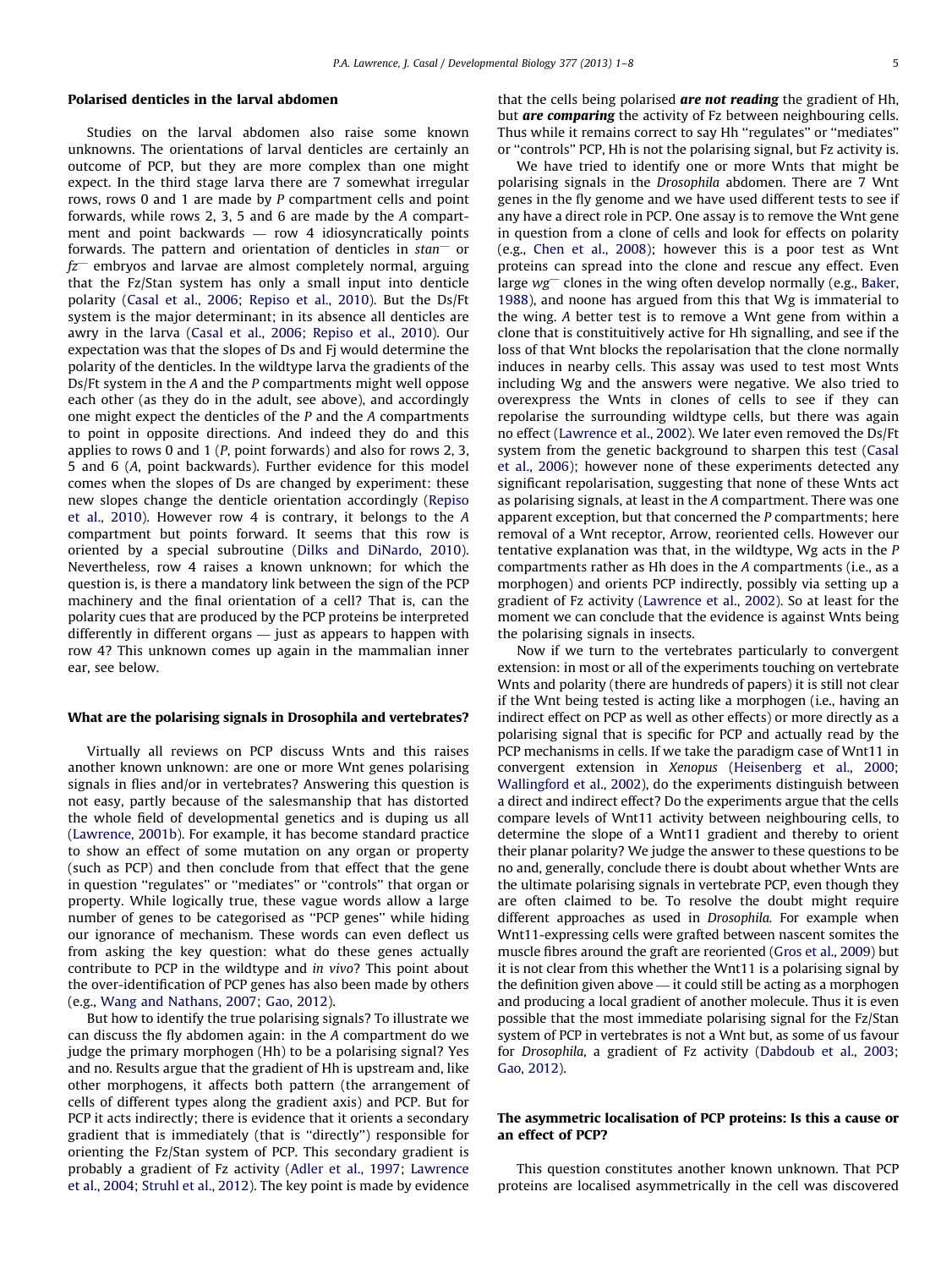by [Axelrod \(2001\)](#page-6-0) for Dishevelled, and by [Strutt \(2001\)](#page-6-0) for Fz. The discovery has since been widened to many PCP proteins ([Strutt](#page-7-0) [and Strutt, 2009](#page-7-0)) but its function is still not clear. It is very likely that preferential localisation is functional and indeed it is a feature of most models for the mechanisms of PCP, but that conclusion is compromised by several observations:

- i. in  $pk$ <sup> $-$ </sup> flies, localisation of several key proteins is apparently abolished ([Strutt, 2001](#page-6-0)) and yet the ability of these cells to transmit polarity signals is intact ([Lawrence et al., 2004;](#page-6-0) [Strutt](#page-6-0) [and Strutt, 2007\)](#page-6-0). Not only intact, it is actually enhanced [\(Adler et al., 2000](#page-6-0); [Lawrence et al., 2004\)](#page-6-0) and we offer an explanation for this: the function of Pk in the wildtype may be concerned with *intracellular* and asymmetric localisation of PCP proteins and not with cellular interaction. Thus, in the absence of Pk, cells will lack a robust asymmetry and any residual polarity will depend on *intercellular* protein interactions; such cells will be more easily repolarised by changing the amounts of Fz in neighbouring cells.
- ii. Cells show this protein assymmetry clearly only at limited times (for example in the Drosophila wing, only shortly before the wing hairs extend) yet in our opinion it is likely that the cells are polarised for much longer periods, including when they do not demonstrate protein asymmetry. An example is the Drosophila blastoderm mentioned earlier. One explanation that gets around the concerns raised in points 1 and 2 is to suggest that the proteins are indeed usually localised asymmetrically in the cell; but weakly so that it the asymmetry is difficult to detect [\(Aigouy et al., 2010](#page-6-0)).
- iii. In the vertebrate inner ear, there is no consistent correlation between the localisation of proteins and the polarity of the stereocilia. For example, in the utricle, the Pk and Fz proteins are localised assymmetrically in the cell but their localisations do not correlate with the orientations of the bundles of stereocilia ([Deans et al., 2007](#page-6-0)). Also in the cochlea, Vangl2 and Fz are localised on the same side of the cell ([Wang et al.,](#page-7-0) [2006](#page-7-0)), whereas in the fly it is considered central to function that these proteins are preferentially localised on opposite sides of the cell.

# What is the wildtype function of the Hippo pathway?

Many authors investigate and discuss the relationship between the Hippo pathway and PCP. The Hippo pathway is advertised as a tumour suppressor pathway or as a pathway responsible for determining growth, or as a pathway determining organ shape and size, or as involved in PCP, or as having all of these properties ([Harvey and Tapon, 2007;](#page-6-0) [Zhao et al., 2011\)](#page-7-0). By these means Hippo pathway workers claim membership of at least four fashionable fields. But, unfortunately, there is only scant evidence to support these claims. In order to achieve a realistic understanding of the Hippo pathway, we believe the first important question should be: what does Hippo pathway do in the wildtype fly? The answer to this question is unknown. We can start to answer it by accepting that the Fat gene is connected to the Hippo pathway. For example, clones of cells lacking  $ft$  activate expanded and Diap-1, downstream targets of the Hippo pathway. Yet Fat is also a founding member of the Ds/Ft system for PCP. Thus it is clear that the Hippo pathway and PCP are linked through Fat, but how? There are two pieces of hard information that argue in different directions. One, using an in vivo cellular assay, changes in PCP are initiated when only the **extracellular** parts of either Fat and Ds are expressed ([Casal et al., 2006\)](#page-6-0). Two, the whorly polarity characteristic of  $ft$ <sup> $-$ </sup> or  $ds$ <sup> $-$ </sup> flies can be rescued by expression of the *intracellular* domain of Fat ([Matakatsu and](#page-6-0) [Blair, 2006\)](#page-6-0). So, how can the polarity of a cell be determined by the distribution of extracellular domains of Fat and yet a whorly polarity phenotype be rescued by the intracellular domain of Fat? The resolution we suggest is that the intra and extracellular domains of Fat act in different processes in the wildtype. The extracellular portion would be engaged with the extracellular domain of Ds in adjacent cells to form intercellular bridges that exchange polarity information ([Ma et al., 2003;](#page-6-0) [Matakatsu and](#page-6-0) [Blair, 2004;](#page-6-0) [Casal et al., 2006](#page-6-0)); so that indeed, in PCP, Ds and Fat are essentially equivalent. The intracellular portion of Fat could act via Dachs and Warts to promote phosphorylation of Yorkie, thereby reducing the import of Yorkie into the nucleus ([Huang et al., 2005;](#page-6-0) [Oh and Irvine, 2008](#page-6-0)). Accordingly, in  $ft$  or  $ds$  flies, where Fat is either not present or does not accumulate normally at the membrane ([Ma et al., 2003](#page-6-0)), Yorkie would enter the nucleus and and somewhat disorganised growth would follow. We cannot explain how this disorganisation and growth could cause a whorly phenotype, but even so it is our hypothesis that it does and does so without interfering with the central mechanisms of PCP. This hypothesis helps us understand why the whorly phenotype is rescued by uniform expression of the intracellular domain of Fat and not by the intracellular domain of Dachsous [\(Matakatsu and](#page-6-0) Blair,  $2006$ ) — in accord with the conclusion that Ds and Ft are **not** equivalent with respect to their interaction with the Hippo pathway. Fat is increasingly being seen as having several outputs, some acting through the Hippo pathway and some not [\(Matakatsu and](#page-6-0) [Blair, 2012;](#page-6-0) [Marcinkevicius and Zallen, 2013;](#page-6-0) [Pan et al., 2013](#page-6-0)) and indeed, there is much yet to understand about the wildtype function of Fat.

Explaining why the two domains of Fat appear to have two separate functions is important. While it is now fairly clear how Fat acts in PCP, its relevance to ''growth'' remains mysterious. As we have seen, one firm piece of evidence that Fat does impact on growth is that clones of cells mutant for Fat grow excessively as well as being somewhat disorganised. However it is also relevant that entirely  $ds$ <sup>-</sup> or  $ft$ <sup>-</sup> flies, although somewhat dysmorphic, are not very much larger than wildtype flies; it follows that extra growth is not a necessary consequence of lacking the Ds/Ft system. To try to make some sense of these contrary pieces of evidence we have speculated that, in the wildtype fly, the Ds/Ft pathway may be involved in dimension measurement: a basic premise would be that the local steepness of the polarising signal for Ds/Ft system would normally correlate with the length of an organ in the gradient axis. If some measure of this steepness could be fed back to the single cell, it could, in effect, tell that cell how long the organ is in the measured axis and increase or decrease its propensity to divide. In this way the steepness would regulate growth. This speculation is largely based on model building, on experiments on the cockroach limb [\(Bohn, 1974\)](#page-6-0) but crucially on mosaic experiments [\(Rogulja et al., 2008](#page-6-0); [Willecke et al., 2008\)](#page-7-0) which show that abrupt differences (i.e., a steep local gradient) in amounts of Ds, Ft or Fj across the interfaces between groups of cells drives both local polarity changes and local and extra cell divisions — this evidence is discussed elsewhere [\(Lawrence et al.,](#page-6-0) [2008a](#page-6-0)). If this hypothesis were allowed, one could begin to see how the Hippo pathway might act in the wildtype to drive and/or block growth depending on inputs carried by the intracellular domain of Fat. How much Fat is in localised in the membrane of a cell should depend on the disposition of Ds in neighbouring cells and thus Ds would also help link growth and PCP.

However there is a different body of evidence that organisation of growth, specifically in the wing, may not depend on tissuewide gradients of Ds and/or Fj. In this model Wingless, acting as a morphogen, sponsors an interaction between Ds and Ft that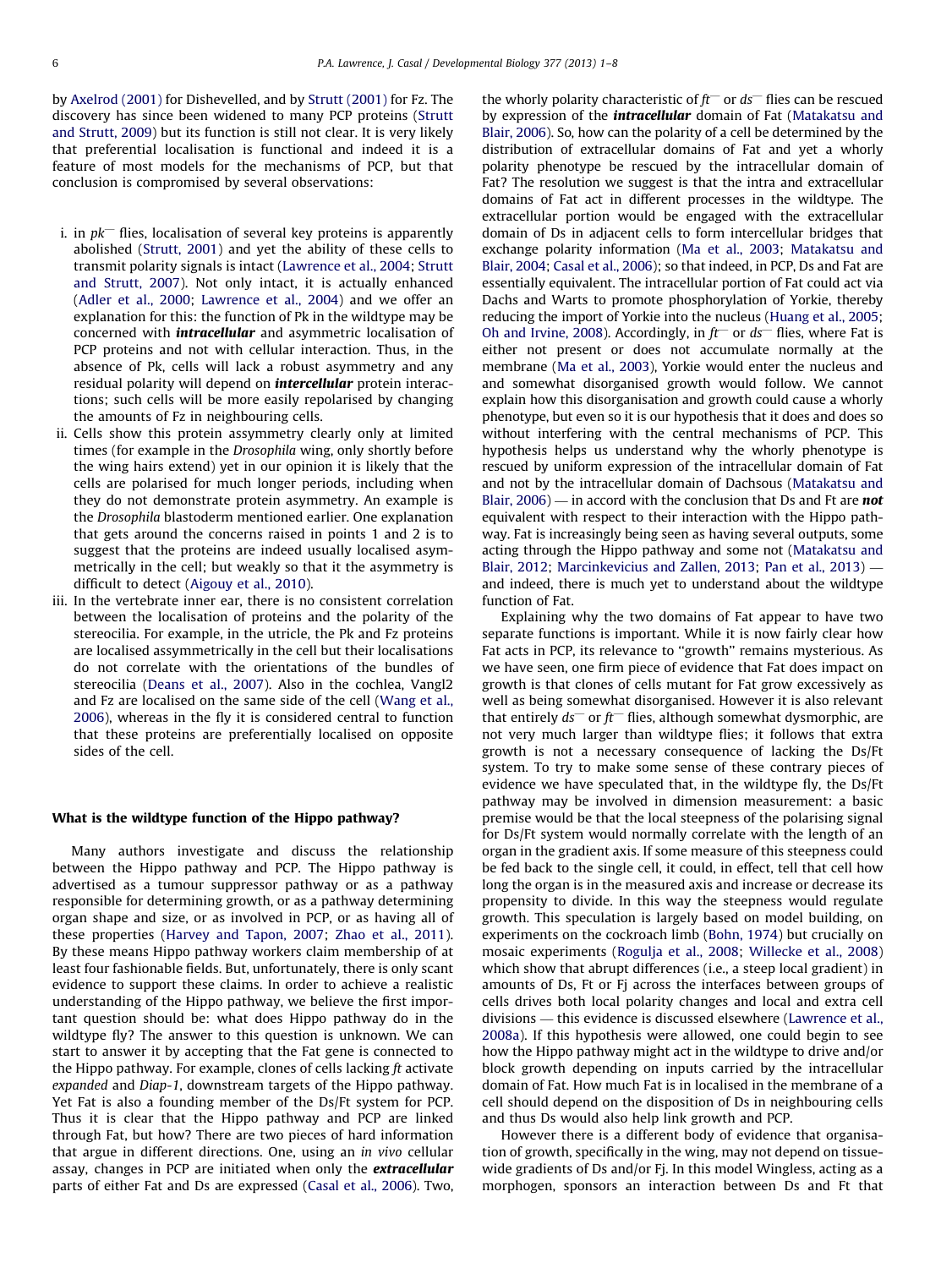<span id="page-6-0"></span>spreads as a wave, recruiting cells to wing and driving growth of these cells by acting via Dachs, Warts and Yorkie on the wing gene, Vestigial ([Zecca and Struhl, 2010](#page-7-0)). The contrasts between these different models and the lack of any coherence between them illustrates how much we have still to learn about two intriguing and important known unknowns: what limits growth to define organ size and what does the Hippo pathway do in the wildtype?

"Wir müssen wissen — wir werden wissen!" David Hilbert (german mathematician) September 8th 1930.

# Acknowledgements

We thank Gary Struhl for continuing discussions and advice, he, David Strutt and John Wallingford for help with this paper and the Wellcome Trust for a Senior Investigator Award, WT096645MA.

#### References

- Adler, P., Charlton, J., Vinson, C., 1987. Allelic variation at the frizzled locus of Drosophila. Dev. Genet 8, 99–119.
- Adler, P.N., 2012. The frizzled/stan pathway and planar cell polarity in the Drosophila wing. Curr. Top. Dev. Biol. 101, 1–31.
- Adler, P.N., Charlton, J., Liu, J., 1998. Mutations in the cadherin superfamily member gene dachsous cause a tissue polarity phenotype by altering frizzled signaling. Development 125, 959–968.
- Adler, P.N., Krasnow, R.E., Liu, J., 1997. Tissue polarity points from cells that have higher Frizzled levels towards cells that have lower Frizzled levels. Curr. Biol. 7, 940–949.
- Adler, P.N., Taylor, J., Charlton, J., 2000. The domineering non-autonomy of frizzled and van Gogh clones in the Drosophila wing is a consequence of a disruption in local signaling. Mech. Dev. 96, 197–207.
- Aigouy, B., Farhadifar, R., Staple, D.B., Sagner, A., Roper, J.C., Julicher, F., Eaton, S., 2010. Cell flow reorients the axis of planar polarity in the wing epithelium of Drosophila. Cell 142, 773–786.
- Axelrod, J.D., 2001. Unipolar membrane association of Dishevelled mediates Frizzled planar cell polarity signaling. Genes Dev. 15, 1182–1187.
- Axelrod, J.D., 2009. Progress and challenges in understanding planar cell polarity signaling. Semin. Cell Dev. Biol. 20, 964–971.
- Baker, N.E., 1988. Embryonic and imaginal requirements for wingless, a segmentpolarity gene in Drosophila. Dev. Biol. 125, 96–108.
- Blair, S.S., 1995. Compartments and appendage development in Drosophila. Bioessays 17, 299–309.
- Bohn, H., 1974. Extent and properties of the regeneration field in the larval legs of cockroaches (Leucophaea maderae) III. Origin of the tissues and determination of
- symmetry properties in the regenerates. J. Embryol. Exp. Morphol. 32, 81–98. Brittle, A.L., Thomas, C., Strutt, D., 2012. Planar polarity specification through asymmetric subcellular localization of Fat and Dachsous. Curr. Biol. 22, 907–914.
- Casal, J., Lawrence, P.A., Struhl, G., 2006. Two separate molecular systems, Dachsous/Fat and Starry night/Frizzled, act independently to confer planar cell polarity. Development 133, 4561–4572.
- Casal, J., Struhl, G., Lawrence, P.A., 2002. Developmental compartments and planar polarity in Drosophila. Curr. Biol. 12, 1189–1198.
- Chae, J., Kim, M.J., Goo, J.H., Collier, S., Gubb, D., Charlton, J., Adler, P.N., Park, W.J., 1999. The Drosophila tissue polarity gene Starry night encodes a member of the protocadherin family. Development 126, 5421–5429.
- Chen, W.S., Antic, D., Matis, M., Logan, C.Y., Povelones, M., Anderson, G.A., Nusse, R., Axelrod, J.D., 2008. Asymmetric homotypic interactions of the atypical cadherin Flamingo mediate intercellular polarity signaling. Cell 133, 1093–1105.
- Dabdoub, A., Donohue, M.J., Brennan, A., Wolf, V., Montcouquiol, M., Sassoon, D.A., Hseih, J.C., Rubin, J.S., Salinas, P.C., Kelley, M.W., 2003. Wnt signaling mediates reorientation of outer hair cell stereociliary bundles in the mammalian cochlea. Development 130, 2375–2384.
- Deans, M.R., Antic, D., Suyama, K., Scott, M.P., Axelrod, J.D., Goodrich, L.V., 2007. Asymmetric distribution of Prickle-like 2 reveals an early underlying polarization of vestibular sensory epithelia in the inner ear. J. Neurosci. 27, 3139–3147.
- Devenport, D., Fuchs, E., 2008. Planar polarization in embryonic epidermis orchestrates global asymmetric morphogenesis of hair follicles. Nat. Cell Biol. 10, 1257–1268.
- Dilks, S.A., DiNardo, S., 2010. Non-cell-autonomous control of denticle diversity in the Drosophila embryo. Development 137, 1395–1404.
- Gao, B., 2012. Wnt Regulation of planar cell polarity (PCP). Curr. Top. Dev. Biol. 101, 263–295.
- Goodrich, L.V., Strutt, D., 2011. Principles of planar polarity in animal development. Development 138, 1877–1892.
- Gros, J., Serralbo, O., Marcelle, C., 2009. WNT11 acts as a directional cue to organize the elongation of early muscle fibres. Nature 457, 589–593.
- Gubb, D., Garcia-Bellido, A., 1982. A genetic analysis of the determination of cuticular polarity during development in Drosophila melanogaster. J. Embryol. Exp. Morphol. 68, 37–57.
- Harvey, K., Tapon, N., 2007. The Salvador-Warts-Hippo pathway an emerging tumour-suppressor network. Nat. Rev. Cancer 7, 182–191.
- Heisenberg, C.P., Tada, M., Rauch, G.J., Saude, L., Concha, M.L., Geisler, R., Stemple, D.L., Smith, J.C., Wilson, S.W., 2000. Silberblick/Wnt11 mediates convergent extension movements during zebrafish gastrulation. Nature 405, 76–81.
- Huang, J., Wu, S., Barrera, J., Matthews, K., Pan, D., 2005. The Hippo signaling pathway coordinately regulates cell proliferation and apoptosis by inactivating Yorkie, the Drosophila homolog of YAP. Cell 122, 421–434.
- Jessen, J.R., Topczewski, J., Bingham, S., Sepich, D.S., Marlow, F., Chandrasekhar, A., Solnica-Krezel, L., 2002. Zebrafish trilobite identifies new roles for Strabismus in gastrulation and neuronal movements. Nat. Cell Biol. 4, 610–615.
- Kopp, A., Blackman, R.K., Duncan, I., 1999. Wingless, decapentaplegic and EGF receptor signaling pathways interact to specify dorso-ventral pattern in the adult abdomen of Drosophila. Development 126, 3495–3507.
- Lawrence, P.A., 2001a. Morphogens: how big is the big picture? Nat. Cell Biol. 3, E151–154.
- Lawrence, P.A., 2001b. Science or alchemy? Nat. Rev. Genet. 2, 139–142.
- Lawrence, P.A., Casal, J., Struhl, G., 2002. Towards a model of the organisation of planar polarity and pattern in the Drosophila abdomen. Development 129, 2749–2760.
- Lawrence, P.A., Casal, J., Struhl, G., 2004. Cell interactions and planar polarity in the abdominal epidermis of Drosophila. Development 131, 4651–4664.
- Lawrence, P.A., Struhl, G., Casal, J., 2007. Planar cell polarity: one or two pathways? Nat. Rev. Genet. 8, 555–563.
- Lawrence, P.A., Struhl, G., Casal, J., 2008a. Do the protocadherins Fat and Dachsous link up to determine both planar cell polarity and the dimensions of organs? Nat. Cell Biol. 10, 1379–1382.
- Lawrence, P.A., Struhl, G., Casal, J., 2008b. Planar cell polarity: a bridge too far? Curr. Biol. 18, R959–961.
- Lecuit, T., Samanta, R., Wieschaus, E., 2002. slam encodes a developmental regulator of polarized membrane growth during cleavage of the Drosophila embryo. Dev. Cell. 2, 425–436.
- Ma, D., Yang, C.H., McNeill, H., Simon, M.A., Axelrod, J.D., 2003. Fidelity in planar cell polarity signalling. Nature 421, 543–547.
- Marcinkevicius, E., Zallen, J.A., 2013. Regulation of cytoskeletal organization and junctional remodeling by the atypical cadherin Fat. Development 140, 433–443.
- Matakatsu, H., Blair, S.S., 2004. Interactions between Fat and Dachsous and the regulation of planar cell polarity in the Drosophila wing. Development 131, 3785–3794.
- Matakatsu, H., Blair, S.S., 2006. Separating the adhesive and signaling functions of the Fat and Dachsous protocadherins. Development 133, 2315–2324.
- Matakatsu, H., Blair, S.S., 2012. Separating planar cell polarity and Hippo pathway activities of the protocadherins Fat and Dachsous. Development.
- Morata, G., Lawrence, P.A., 1978. Anterior and posterior compartments in the head of Drosophila. Nature 274, 473–474.
- Nübler-Jung, K., Bonitz, R., Sonnenschein, M., 1987. Cell polarity during wound healing in an insect epidermis. Development 100, 163–170.
- Oh, H., Irvine, K.D., 2008. In vivo regulation of Yorkie phosphorylation and localization. Development 135, 1081–1088.
- Pan, G., Feng, Y., Ambegaonkar, A.A., Sun, G., Huff, M., Rauskolb, C., Irvine, K.D., 2013. Signal transduction by the Fat cytoplasmic domain. Development.
- Peng, Y., Axelrod, J.D., 2012. Asymmetric protein localization in planar cell polarity: mechanisms, puzzles, and challenges. Curr. Top. Dev. Biol. 101, 33–53.
- Repiso, A., Saavedra, P., Casal, J., Lawrence, P.A., 2010. Planar cell polarity: the orientation of larval denticles in Drosophila appears to depend on gradients of Dachsous and Fat. Development 137, 3411–3415.
- Rogers, E.M., Brennan, C.A., Mortimer, N.T., Cook, S., Morris, A.R., Moses, K., 2005. Pointed regulates an eye-specific transcriptional enhancer in the Drosophila hedgehog gene, which is required for the movement of the morphogenetic furrow. Development 132, 4833–4843.
- Rogulja, D., Rauskolb, C., Irvine, K.D., 2008. Morphogen control of wing growth through the Fat signaling pathway. Dev. Cell 15, 309–321.
- Simon, M.A., 2004. Planar cell polarity in the Drosophila eye is directed by graded Four-jointed and Dachsous expression. Development 131, 6175–6184.
- Simon, M.A., Xu, A., Ishikawa, H.O., Irvine, K.D., 2010. Modulation of Fat: Dacshous binding by the cadherin domain kinase Four-jointed. Curr. Biol.: CB 20, 811–817.
- Struhl, G., Barbash, D.A., Lawrence, P.A., 1997a. Hedgehog acts by distinct gradient and signal relay mechanisms to organise cell type and cell polarity in the Drosophila abdomen. Development 124, 2155–2165.
- Struhl, G., Barbash, D.A., Lawrence, P.A., 1997b. Hedgehog organises the pattern and polarity of epidermal cells in the Drosophila abdomen. Development 124, 2143–2154.
- Struhl, G., Casal, J., Lawrence, P.A., 2012. Dissecting the molecular bridges that mediate the function of Frizzled in planar cell polarity. Development 139, 3665–3674.
- Strutt, D., Strutt, H., 2007. Differential activities of the core planar polarity proteins during Drosophila wing patterning. Dev. Biol. 302, 181–194.
- Strutt, D.I., 2001. Asymmetric localization of frizzled and the establishment of cell polarity in the Drosophila wing. Mol. Cell. 7, 367–375.